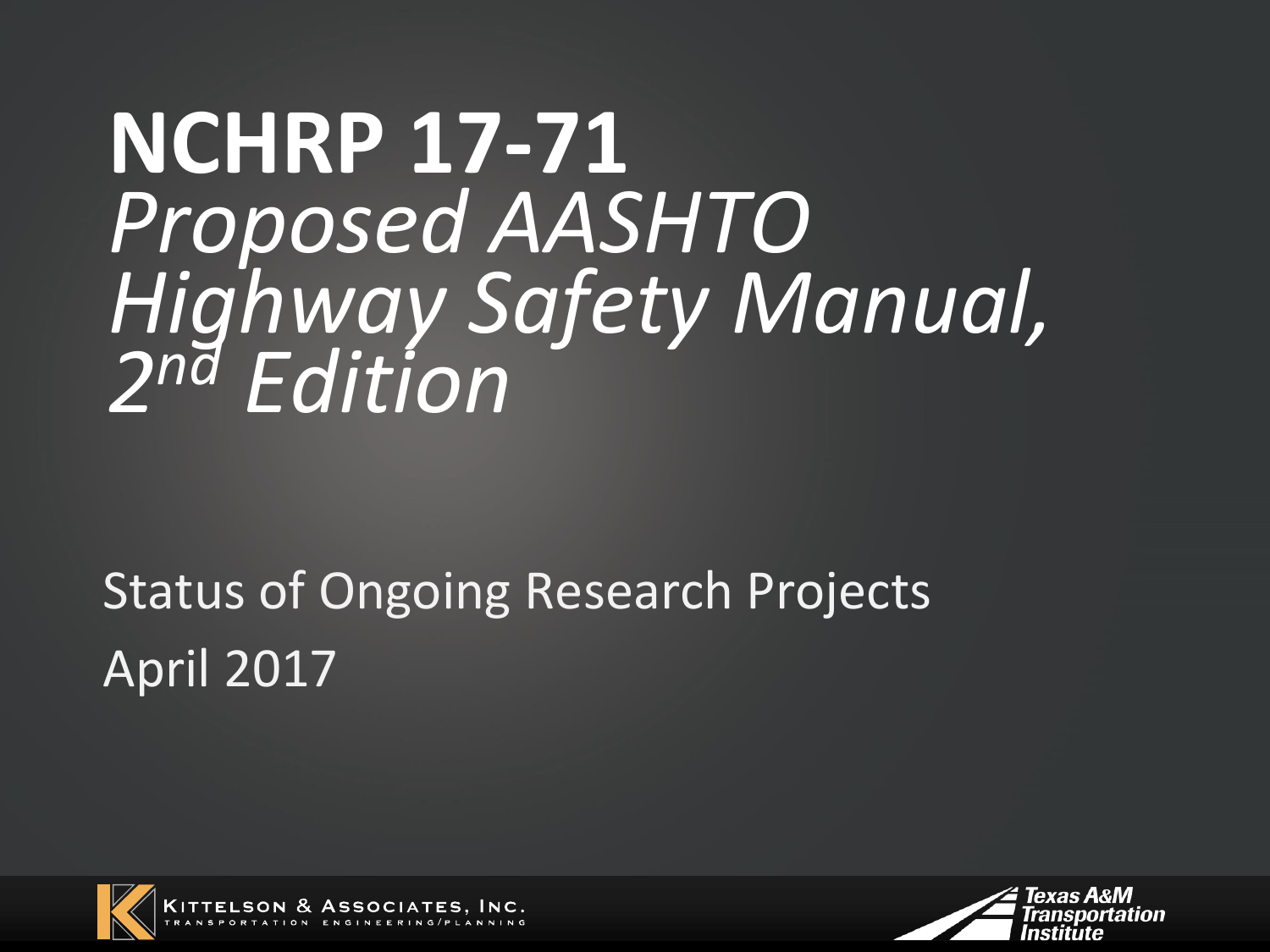#### **Overview**

## > Timeline Project Monitoring Objectives > Ongoing Project Status > Closure



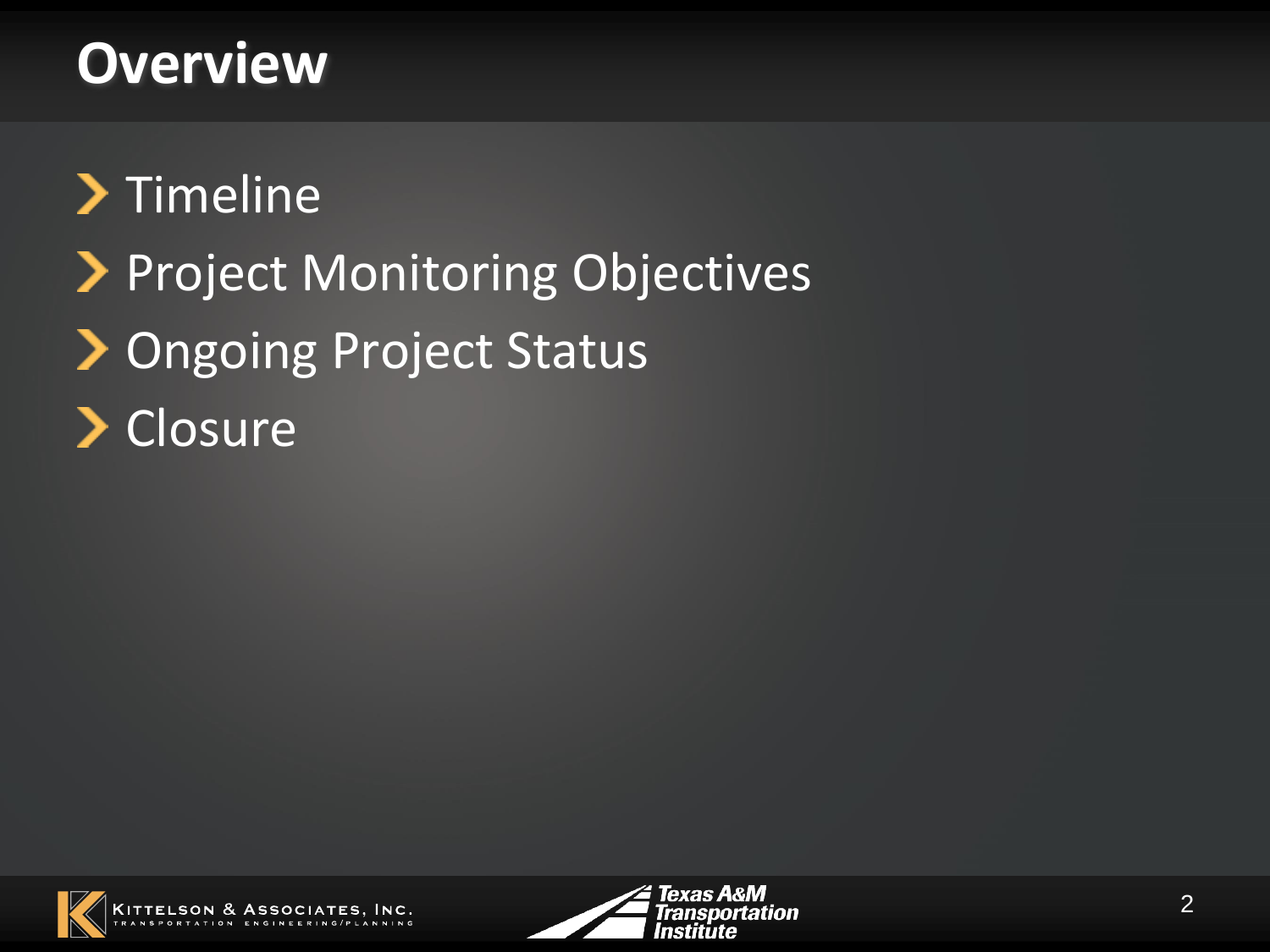## **Time Table (11/2016)**





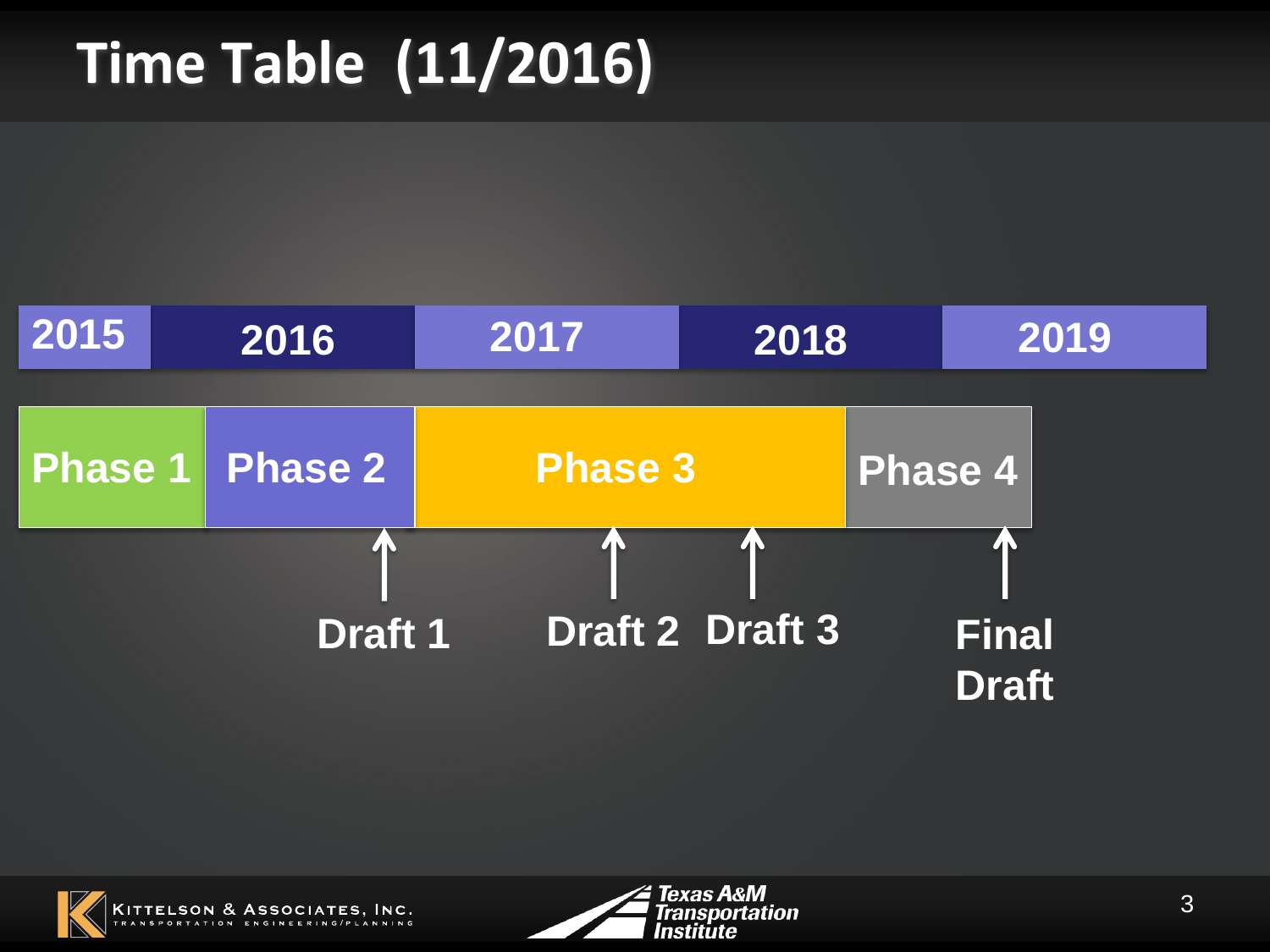## **Time Table (Current?)**

ITTELSON & ASSOCIATES



- **Issues impacting Draft 2 & 3 being resolved**
- **To what extent can Phase 3 be compressed?**



ransportation

nstitute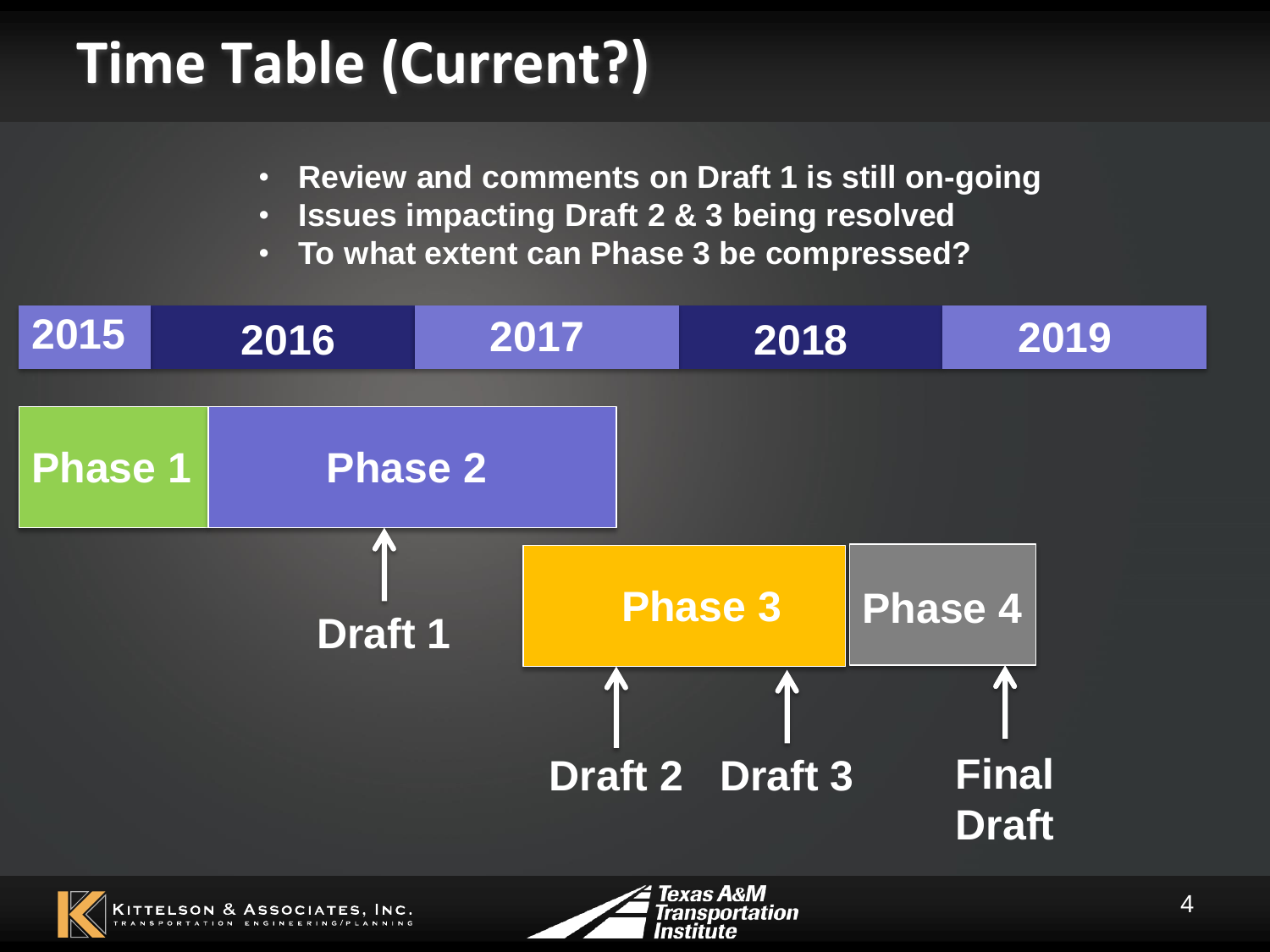## **Time Table (Current?)**

KITTELSON & ASSOCIATES, INC.



Transportation

*Institute*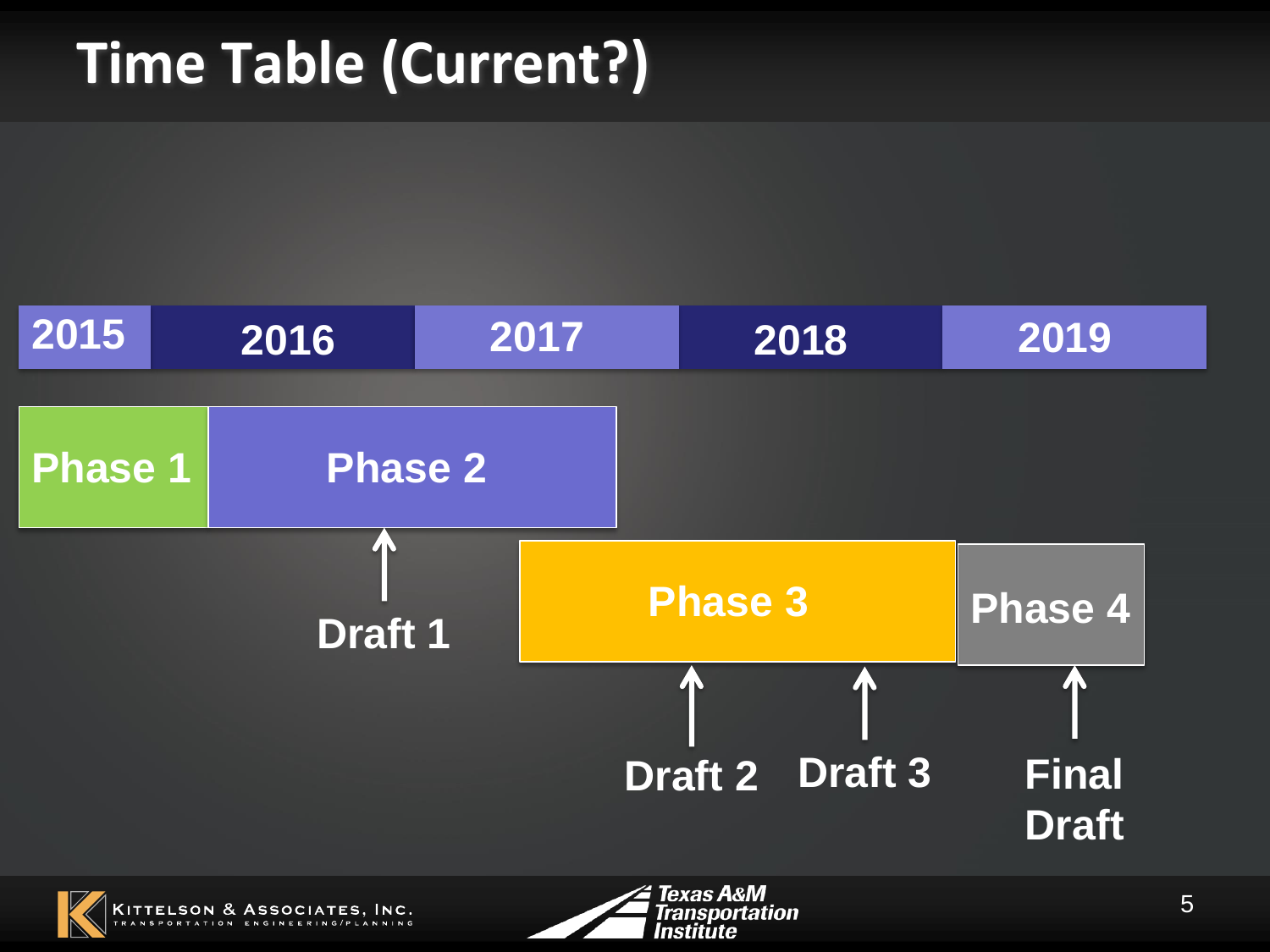#### **Timeline**

Inclusion of New Research Findings **Establishing the Latest Delivery Date** 

- Deadline by which...
	- **Projects must be completed,**
	- Results available to Project 17-71 team, and
	- **If producing HSM text results, approved for inclusion in HSM**
- Date established to ensure on-time completion of Project 17-71 and HSM 2<sup>nd</sup> Edition
- **Originally September 30, 2017; need to discuss** with the 17-71 Panel

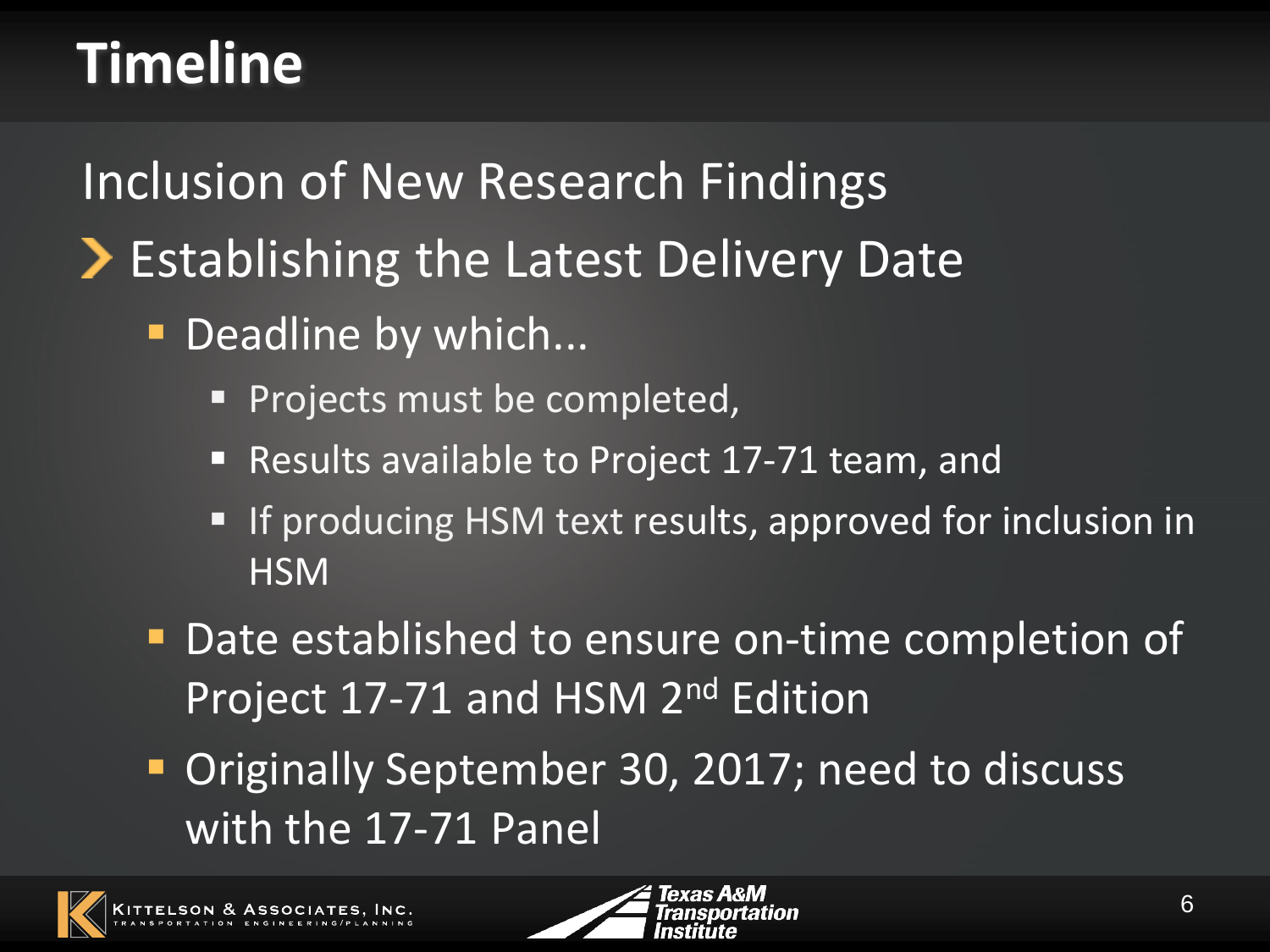## **Project Monitoring Objectives**

#### **Objectives**

- **Nonitor ongoing projects** 
	- **Focus: projects planned for incorporation in HSM2**
- **Inform HSPC of ongoing project status**
- Define 17-71-related priorities
- **IDENTIFY FETTER INCOLLET IS EXAMPLE IN THE INCORPORATION FIGUREY FIGUREY FIGUREY FIGUREY FIGUREY FIGUREY**
- Facilitate communication with 17-71 panel
	- Anticipate HSPC will provide their input to panel



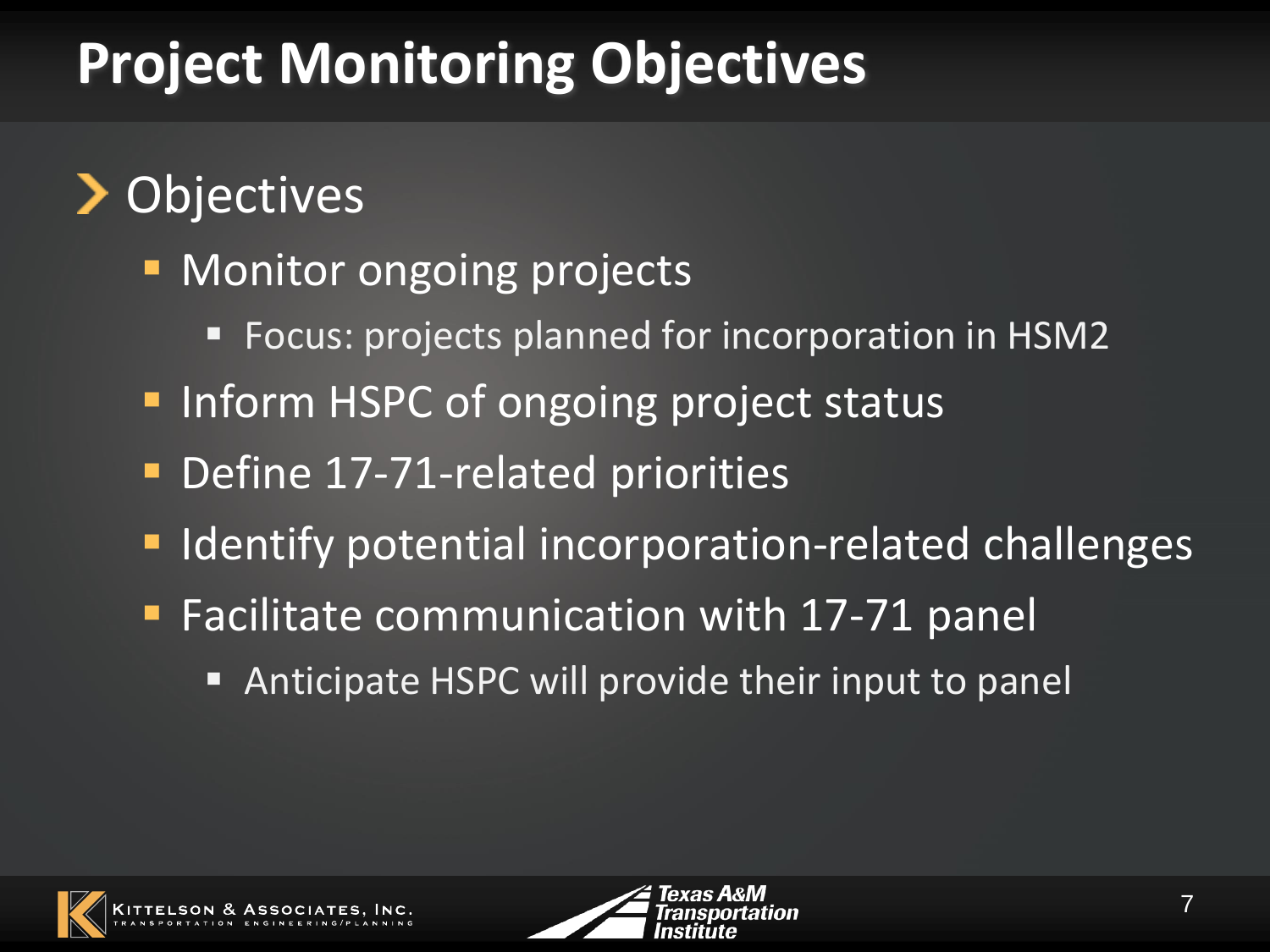Part A

- **NCHRP Project 17-50, Lead States Initiative for** Implementing the HSM
	- Completion date:  $4<sup>th</sup>$  quarter of 2016
	- **Developed potential HSM content**
	- 17-71 creating text using elements of User Guide

Part B

- **NCHRP Project 17-73, Systemic Pedestrian Safety** Analysis
	- Completion date: 3<sup>rd</sup> quarter of 2017
	- Not developing HSM content (17-71 may create text)

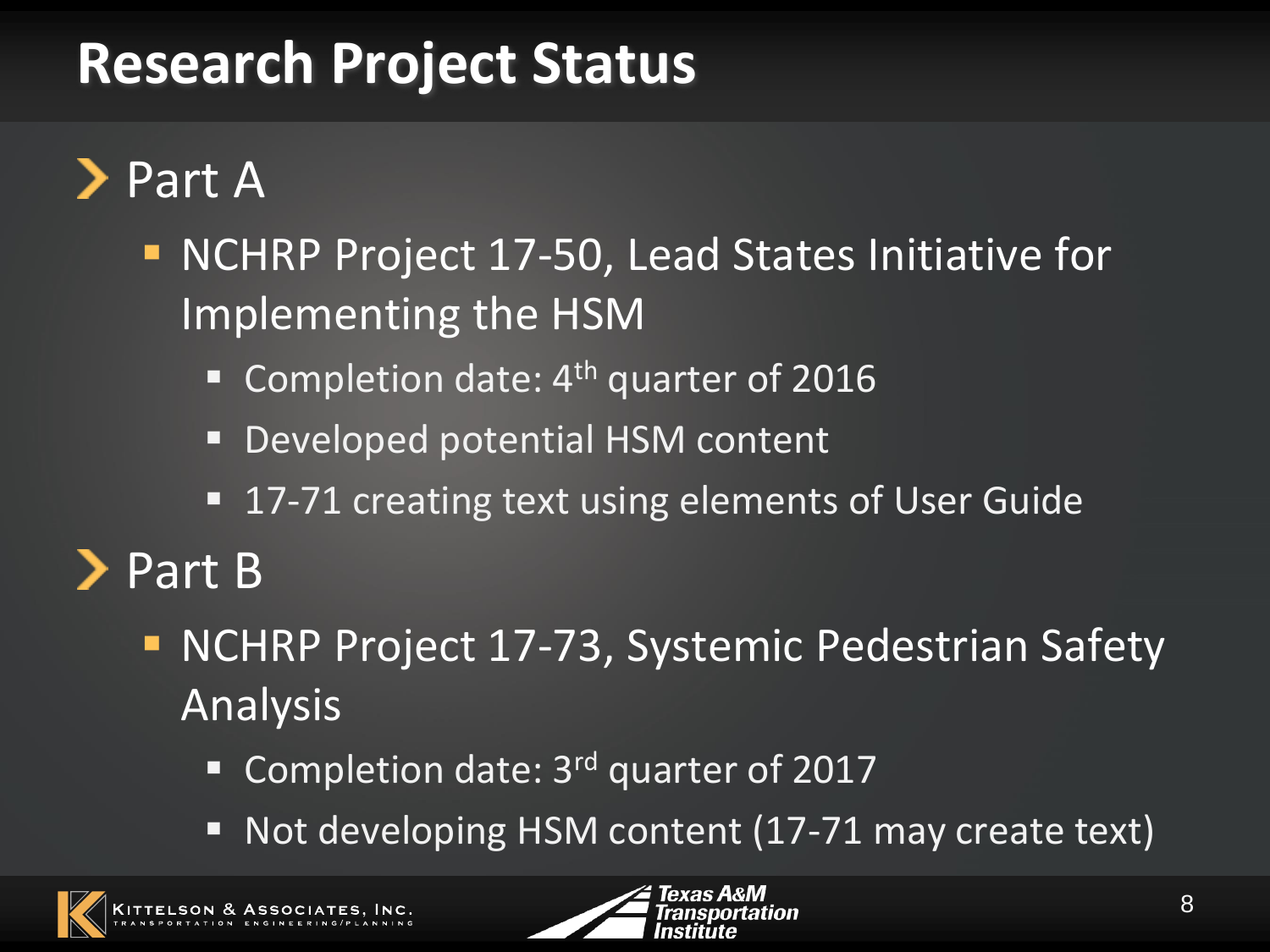Part C

- **NCHRP Project 17-58, Safety Prediction Models for** Six-Lane and One-Way Urban/Suburban Arterials
	- **Project extended to 10/2016, developed HSM text**
	- 17-71 team plans to incorporate into updated Part C
- **NCHRP Project 17-62, Improved Prediction Models** for Crash Types and Severities
	- Completion date:  $3<sup>rd</sup>$  quarter of 2017
	- Developing HSM text
	- On-going questions regarding anticipated results that will impact Part C



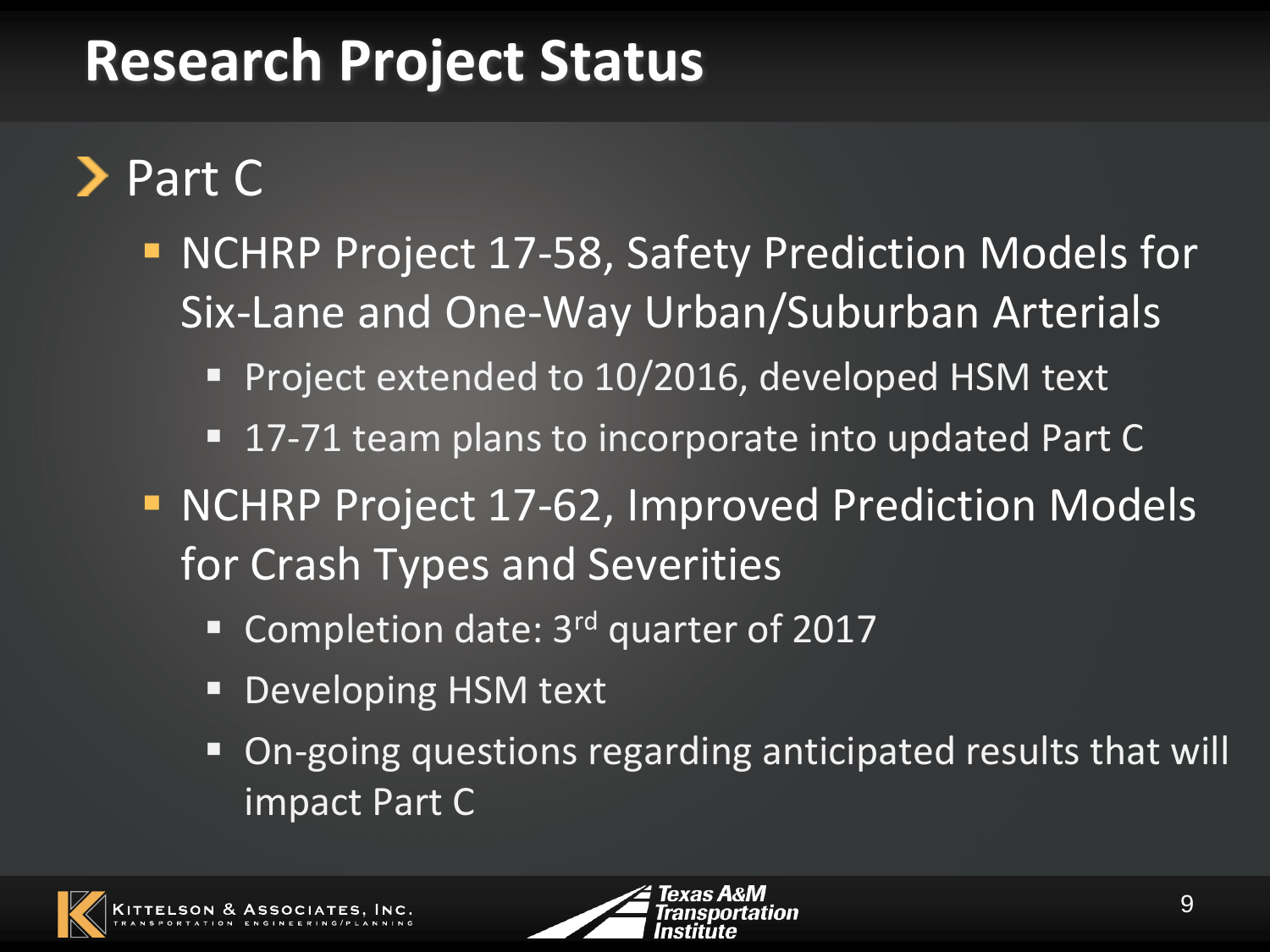> Part C

- **NCHRP Project 17-68, Intersection Crash** Prediction Methods for the HSM
	- Completion date:  $3<sup>rd</sup>$  quarter of 2017
	- Currently drafting their HSM text
- **NCHRP Project 17-70, Roundabout Crash** Prediction Models and Methods for the HSM
	- Completion date: 3<sup>rd</sup> quarter of 2017
	- To begin drafting their HSM text in Summer 2017



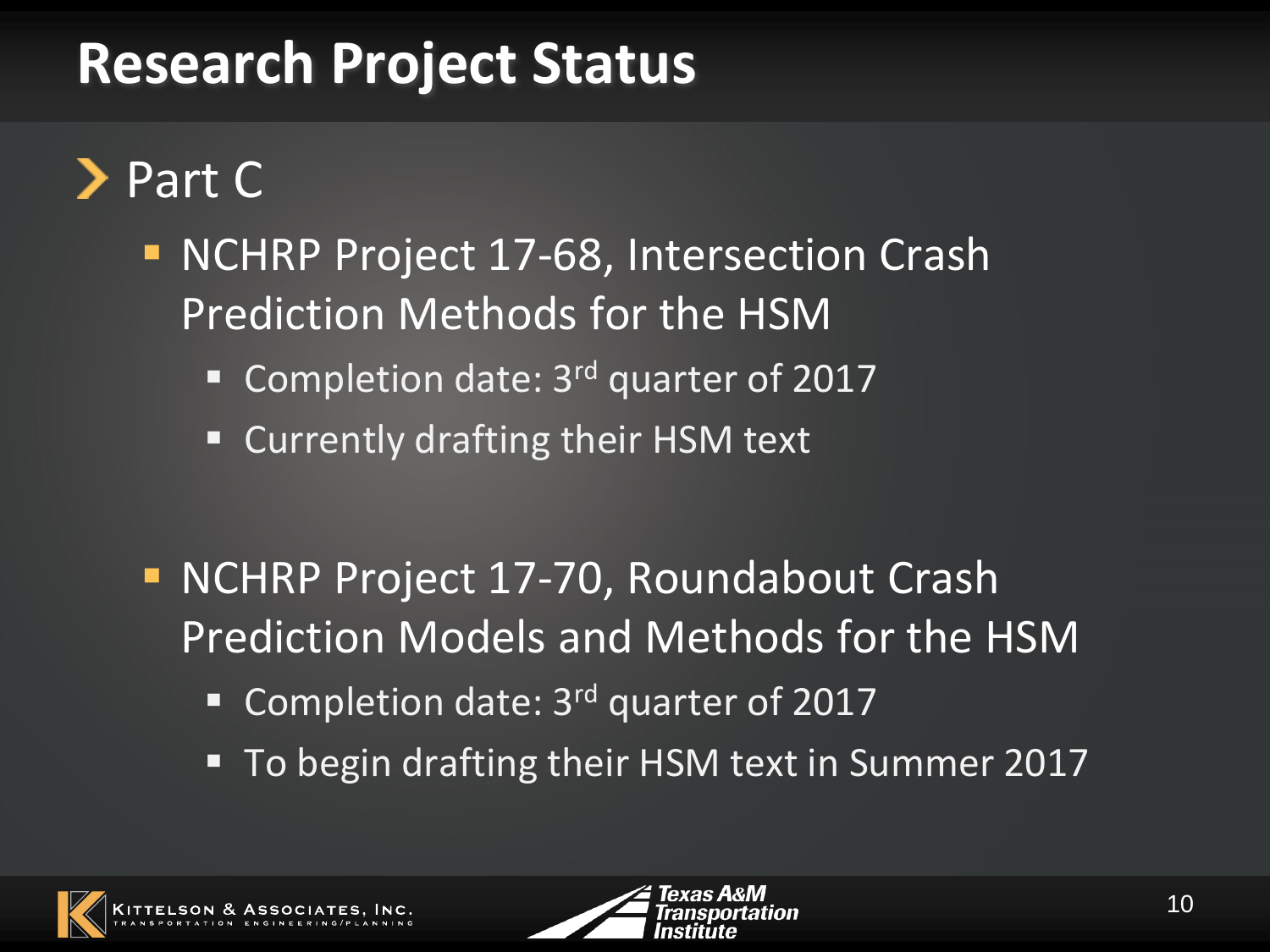#### > Part D

- **NCHRP Project 17-56, Development of Crash** Reduction Factors for Uncontrolled Pedestrian Crossing Treatments
	- Completion date:  $2^{nd}$  quarter of 2016
	- **Published as NCHRP Report 841**
	- **To be in FHWA CMF Clearinghouse**
	- Anticipate NCHRP 17-72 to determine if AASHTOapproved



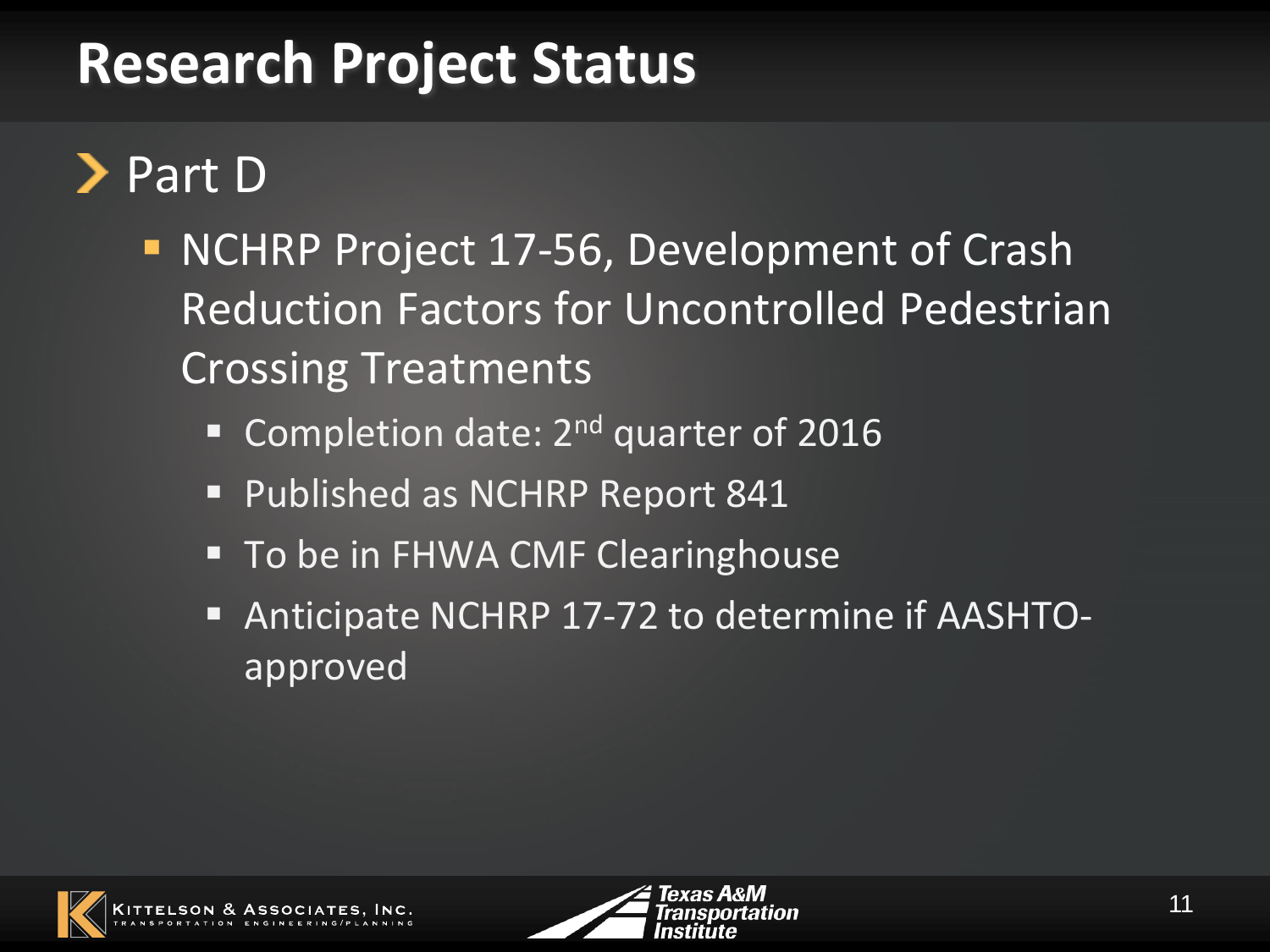#### Part D

- **NCHRP Project 17-59, Safety Impacts of** Intersection Sight Distance
	- Completion date: 1st quarter of 2017
	- Developing potential HSM content (not HSM text)
	- 17-71 has not received final report at this time
- **NCHRP Project 17-63, Guidance for Development** and Application of Crash Modification Factors
	- **Completion date: 1st quarter of 2017**
	- Developing potential HSM content (not HSM text)
	- 17-71 has not received final report at this time



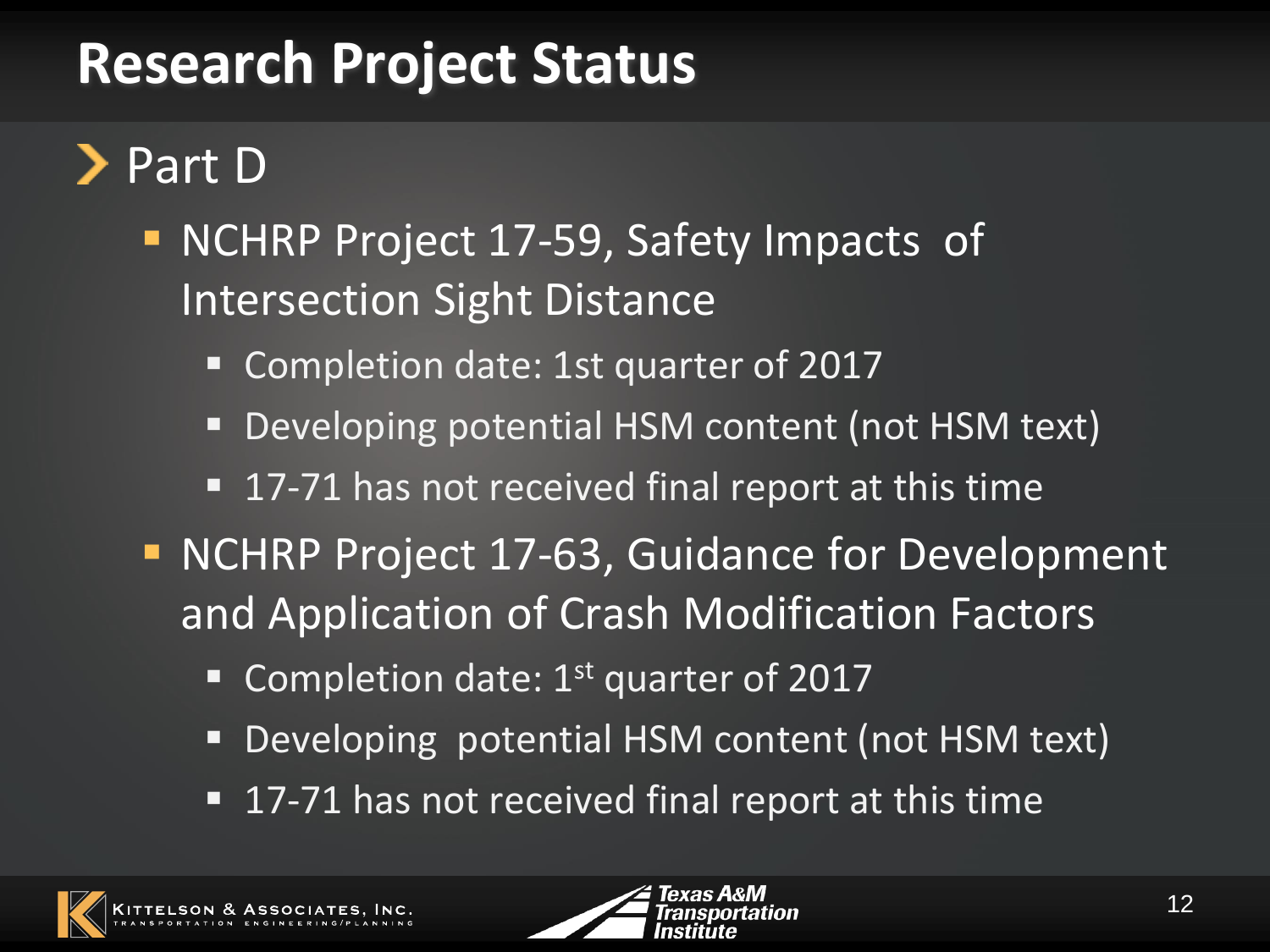#### Part D

- **NCHRP Project 17-72, Update of Crash** Modification Factors for the HSM
	- Completion date:  $4<sup>th</sup>$  quarter of 2017
	- Late date relative to 17-71 production timeline
	- **Developing the guidance for practitioners regarding** use of CMFs – 17-71 anticipates including this in the updated Part D content for the 2nd edition